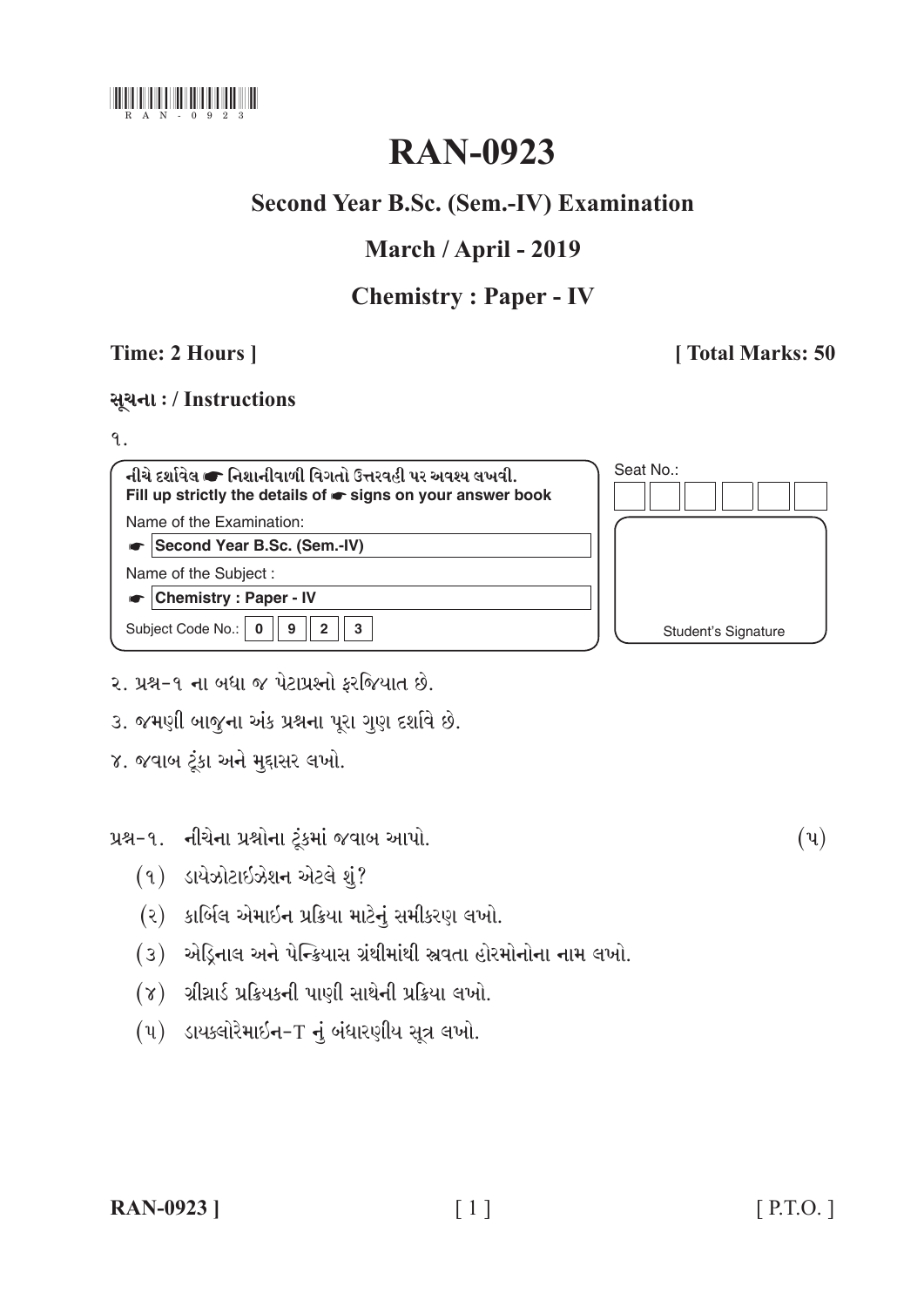- પ્રશ્ન-૨. નીચેનામાંથી કોઇ પણ ત્રણના જવાબ આપો.
	- (૧) સંયુગ્મન પ્રક્રિયા માટેની ગમે તે પાંચ શરતો ઉદાહરણ આપી સમજાવો.
	- (૨) મિથાઇલ ઓરેન્જ અને મિથાઇલ રેડન સંશ્લેષણ લખો.
	- (3) ડાયેઝોનિયમ ક્ષારનો ઉપયોગ કરીને નીચેના રૂપાંતર લખો.
		- (અ) એનિલીનમાંથી બેન્ઝોઇક એસિડ
		- (બ) પેરા એમિનો ટોલ્યુઇનમાંથી પેરા બ્રોમો ટોલ્યુઇન.
	- (૪) નાઇટાઇલ સંયોજનો બનાવવાની ગમે તે બે રીત લખો અને તેના રાસાયણિક ગણધર્મો ચર્ચો.
	- (૫) યુરેથેન્સ એટલે શું? યુરેથેન બનાવવાની કોઇપણ બે રીત લખી તેના રાસાયણિક ગણધર્મો લખો.
- પ્રશ્ન-૩. નીચેનામાંથી કોઇ પણ ત્રણના જવાબ આપો.
	- (૧) એસિડ એમાઇડ બનાવવાની એક રીત લખો અને તેની નીચેની રાસાયણિક પ્રક્રિયાઓ આપો.
		- (અ) જળવિભાજન
		- (બ) સોડિયમ અને આલ્કોહોલ સાથેની પ્રક્રિયા
		- (ક) હોફમેન બ્રોમેમાઇડ પ્રક્રિયા
		- $(s)$  P<sub>2</sub>O<sub>5</sub> સાથે નિર્જળીકરણની પ્રક્રિયા.
	- (૨) વિટામીનની વ્યાખ્યા આપો. વિટામીનોનું ઉદાહરણ સાથે વર્ગીકરણ કરી વિટામીનોની અગત્યતા લખો.
	- (3) રિડક્ટોન એટલે શું ઉદાહરણ આપી સમજાવો. વિટામીન-C માં દ્વિબંધની હાજરી અને સ્થાન નક્કી કરતા વૈશ્લેષિક પુરાવા આપો.
	- (૪) NBSની બનાવટ લખો. તેનો એલાયલીક બ્રોમિનેશનમાં ઉપયોગ ત્રણ ઉદાહરણો આપી સમજાવો
	- (૫) લિથિયમ એલ્યુમિનિયમ હાઇડ્રાઇડ વડે નીચેના સંયોજનોનું રિડક્શન સમજાવો. (અ) એસિડ (બ) એસિડ ક્લોરાઇડ (ક) એમાઇડ (ડ) કિટોન (ઇ) નાઇટ્રાઇલ.

 $(94)$ 

 $(9y)$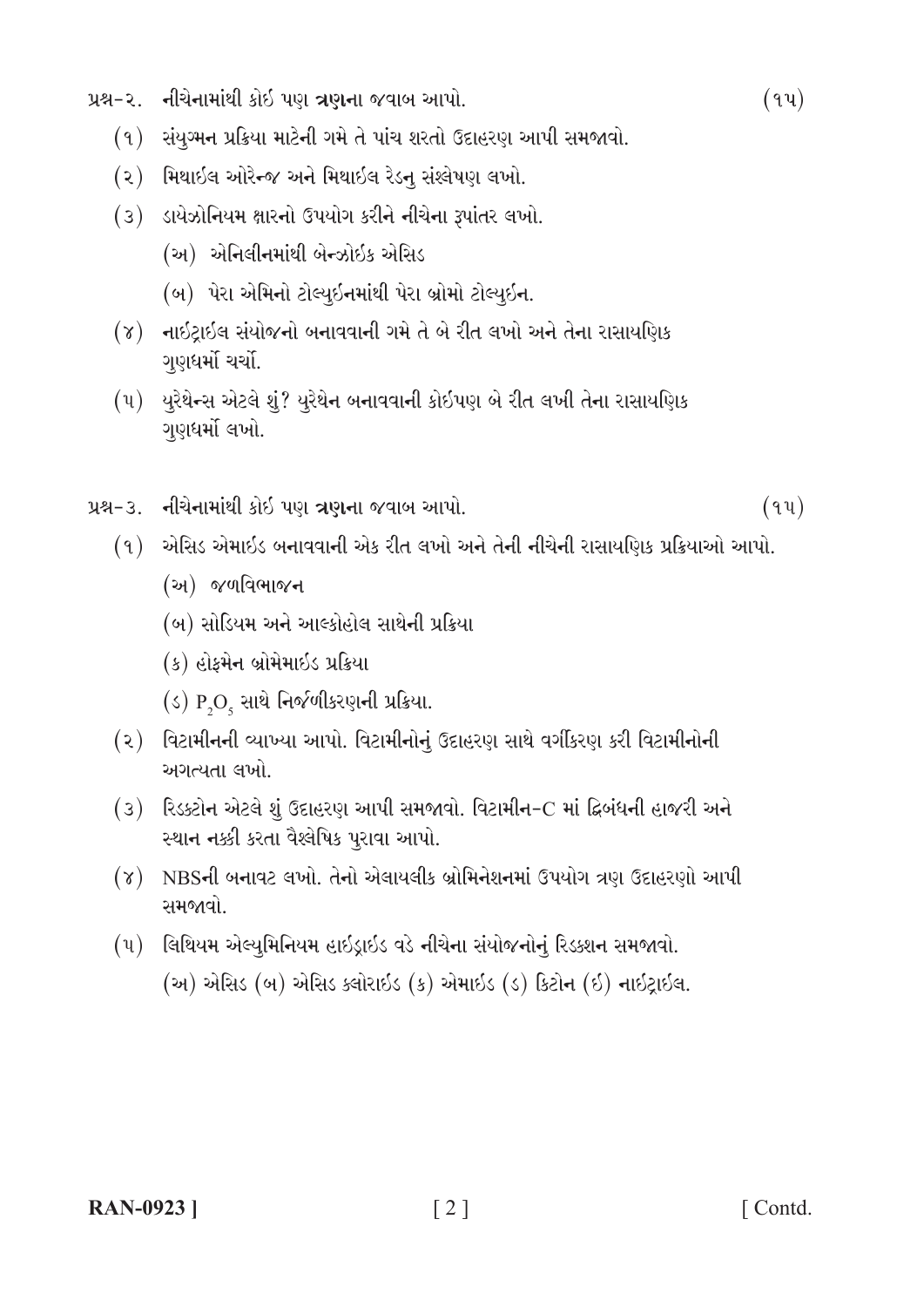## પ્રશ્ન-૪. નીચેનામાંથી કોઇ પણ ત્રણના જવાબ આપો.

- (૧) ક્લોરેમાઇન T અને સેકેરીનની બનાવટ અને ઉપયોગો લખો.
- (૨) થાયોલ્સને મરકેપટન્સ કેમ કહે છે? થાયોલ્સની આલ્ડીહાઇડ અને કિટોન સાથેની પ્રક્રિયાઓ લખો.
- (૩) થાયોઇથર બનાવવાની બે રીત લખો. થાયોઇથરની હેલોજન અને આલ્કીલ હેલાઇડ સાથેની પ્રક્રિયાઓ લખો.
- $(\gamma)$  નીચેનાની પરિભાષા સમજાવો.

(અ) બેથોક્રોમિક સ્થાનફેર (બ) હીપ્સોક્રોમિક સ્થાનફેર (ક) ક્રોમોફોર (ડ) ઓક્સોક્રોમ (ઇ) રંગતીવ્રતા અસર

 $(4)$  કાર્બનિક સંયોજનોના  $\lambda_{\text{max}}$  પર અસર કરતાં પરિબળો ચર્ચો..

#### **ENGLISH VERSION**

#### **Instructions:**

- 1. As per the instruction no. 1 of page no 1.
- 2. All sub-questions of question no. 1 are compulsory.
- 3. Figures to the right indicate full marks of the question.
- 4. Answer in brief and to the point.

#### Answer the following questions in brief.  $O-1$

- (1) What is diazotization?
- (2) Write an equation of carbyl amine reaction.
- (3) Give the names of hormones secreted from adrenal and pancreas gland.
- (4) Write the reaction of Grignard reagent with water.
- (5) Write structural formula of dichloramine-T.

#### $O-2$ Answer any three of the following.

- (1) Describe any five conditions for coupling reaction by giving illustrations.
- (2) Write synthesis and use of Methyl Orange and Methyl red.
- (3) Write following conversions by using diazonium salt.
	- (a) benzoic acid from aniline
	- (b) para bromo toluene from para amino toluene.

 $(5)$ 

 $(15)$